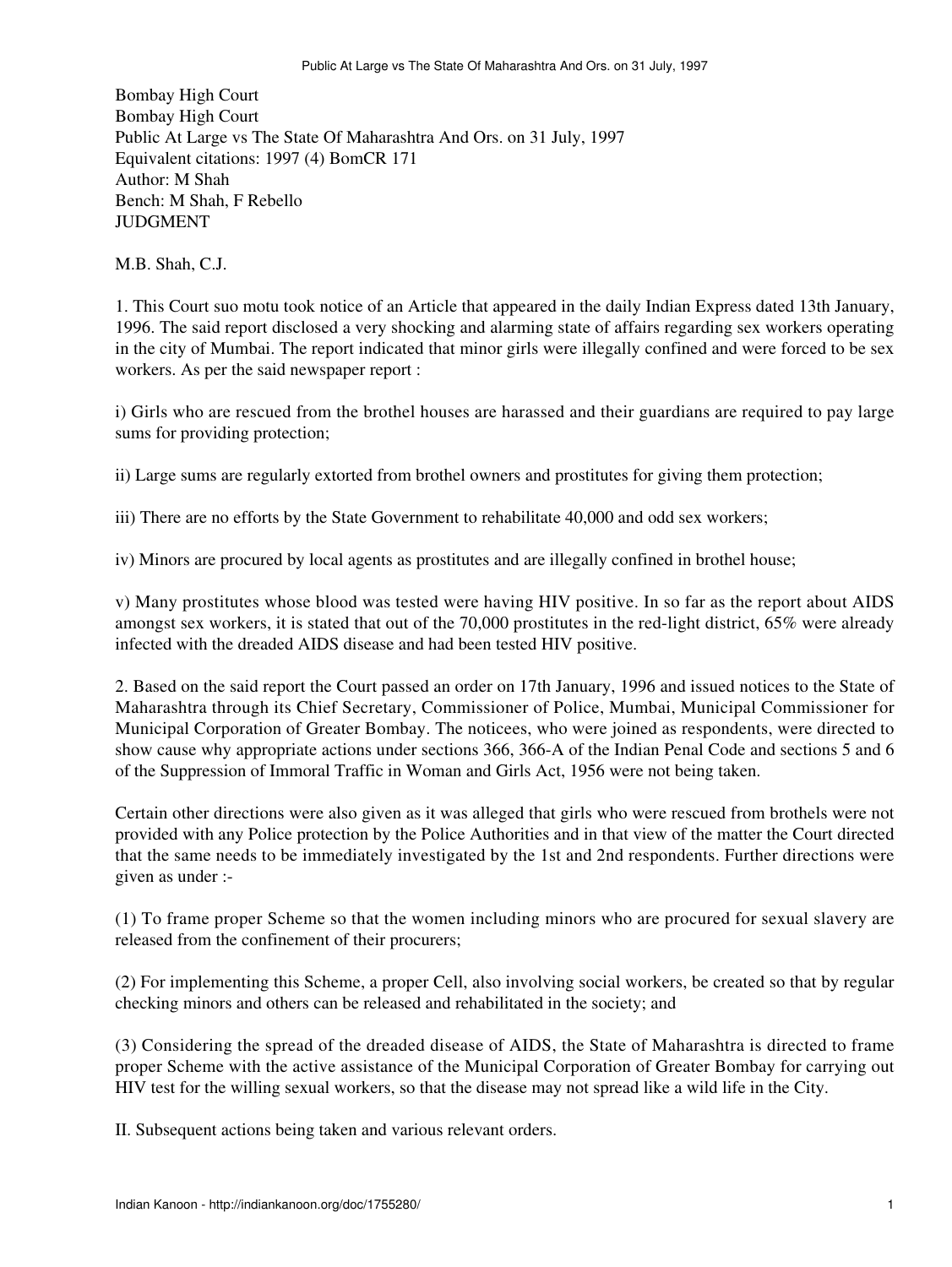3. On the basis of the said directions, raids were carried out and about 473 minor girls were rescued from brothel houses as per the statement of the learned Advocate-General. On 7th February 1966, considering the serious allegations with regard to the release of the rescued minor girls by interested persons and with regard to their rehabilitation, following directions were given :-

"(a) the respondents are directed to keep the rescued girls in proper custody and not to release them;

(b) even if there is any order from the Magistrate's Court with regard to the release of the said minor girls, the respondents are directed not to release the said girls without prior approval of this Court;

(c) it would be open for the authorities to keep the said minor girls outside Bombay for the purpose of their rehabilitation;

(d) the respondents are further directed to launch criminal prosecutions against the brothel owners from where the minor/major girls were rescued;

(e) the Women and Child Welfare Department of the State of Maharashtra, which is headed by an I.A.S. Officer, to carry out the rehabilitation work; and

(f) for seeing that the said Department is properly assisted and its work is monitored, the respondents are directed to frame a proper scheme with the assistance of various social organisations, particularly the women organisations."

In the affidavit filed on behalf of the State Government on 7th February 1996, it was pointed out that after the order of this Court on January 24, 1996 action was initiated by conducting raids and approximately 473 girls and child sex workers were rescued by the Police and kept in the proper custody of Juvenile Homes, etc. In the said affidavit it was also pointed out that the Centres of procurement of the girls or sex workers, who ultimately are found in Mumbai, are not in Mumbai or even in Maharashtra. It was pointed out that the Centres are, to a very large extent, in the neighbouring States of Karnataka, Kerala, Tamil Nadu, Andhra Pradesh, etc. and North-Eastern States e.g. Assam, etc., and countries like Nepal and Bangladesh.

4. On 16th February 1996, it was directed that all the 473 rescued child sex workers be kept in proper custody of Juvenile Homes and other institutions. As few girls were kept in some school premises, objections were raised and they were shifted to other appropriate places. The State Government was also directed to carry out HIV tests of the rescued girls at the earliest without raising the contention that it would be too costly. The Director-General of Police was directed to provide adequate police protection to the institutions where the rescued girls were kept as it was alleged that pimps, muscle men or touts were creating unruly situation near the places where the rescued girls were housed. The State Government was also directed to provide adequate finance to the institutions for food, medicine and clothes of the rescued girls.

5. Pursuant to Chamber Summons various interested N.G.Os. were allowed to intervene in the matter, which included the Maharashtra State Women's Council, Youth For Unity & Voluntary Action and The Children's Aid Society. Ms. Saudamini P. Joshi was appointed as Amicus Curiae for the petitioners. By the order dated 23rd February, 1996 a Committee was constituted for rehabilitation of the rescued girls.

6. On February 29, 1996 the Advocate General informed the Court that communications were received from the Governments of Karnataka, Andhra Pradesh and Tamil Nadu who were willing to accommodate the girls hailing from their States in various Homes in their respective States. The Court, therefore, directed that the girls hailing from these States be sent to their respective States. In the said order it was also pointed out that consequent to the meeting in the office of the Advocate General on 26th February, 1996 in the presence of the representatives of several Social Workers certain consensus was arrived at on some of the major points as under :-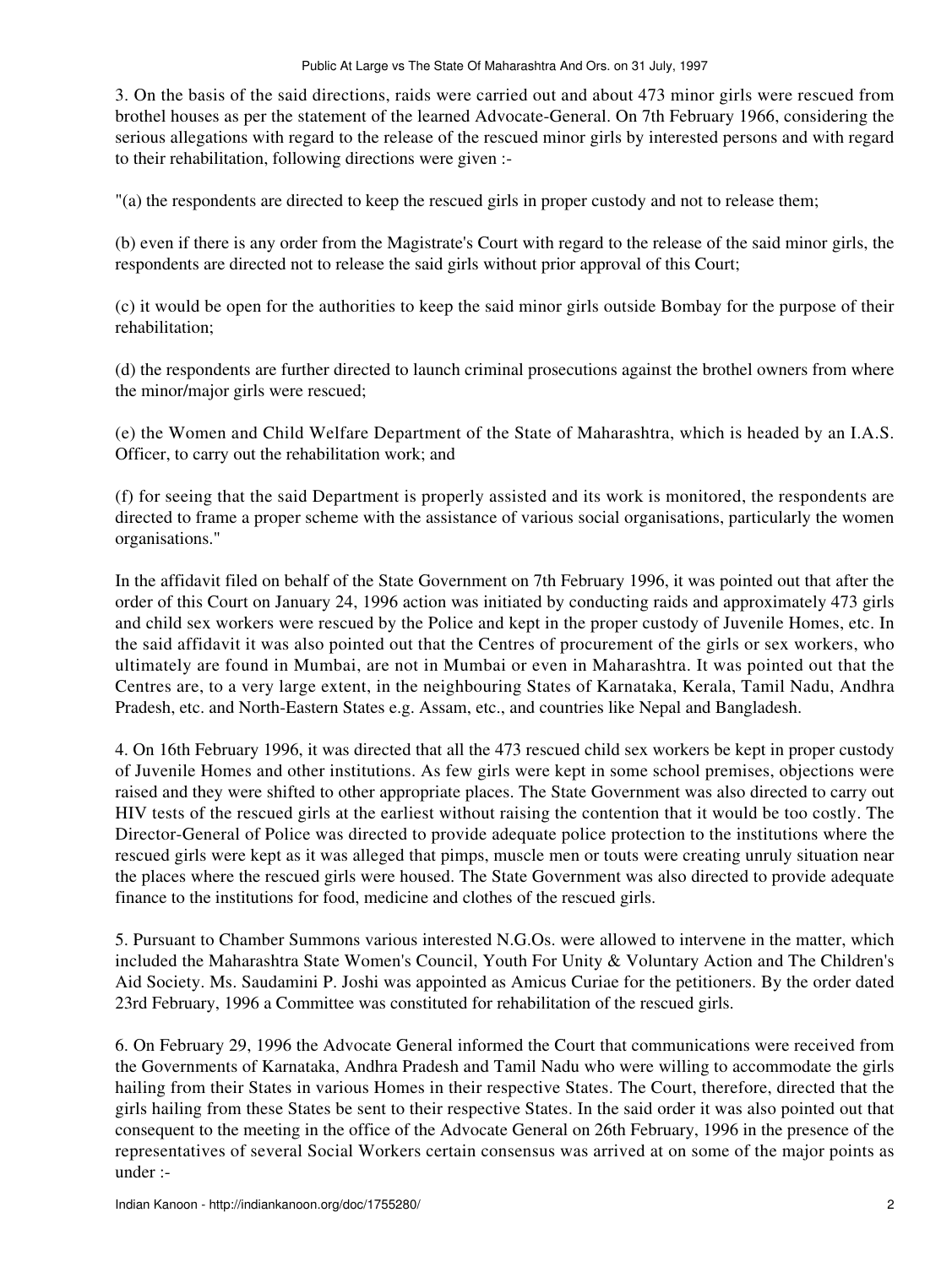(a) There was unanimity on the point that the rescued girls should not be subjected to HIV test.

(b) If HIV tests have already been carried out on some of the girls, their identity should not be disclosed and they should not be informed of the result of the test.

(c) All the rescued girls must be subjected to medical examination for finding out their age and also for treatment if they are suffering from any other diseases.

(d) If the girls are found to be adult and are not covered by the Juvenile Act and if they do not desire to remain in the present institutes, they may be allowed to leave the said Homes.

(e) Rehabilitation of these girls is possible if they are segregated in groups of 10 or 15 and thereafter counselling work is done.

Suggestions given by the representatives of various Women's and Voluntary Organisations were also incorporated in the said order as the recommendations were pertaining to rehabilitation of the rescued girls.

7. Some persons took out Chamber Summonses, contending that willing sex workers should be released. The Court deprecated their attitude because it was felt that the said Chamber Summonses were taken out at the behest of brothel keepers or middlemen. It was made clear that the order was passed to see that those who were illegally confined in the brothel houses should be immediately released from the clutches and if possible to see that they are rehabilitated in their life. Appropriate Authorities were directed to ascertain the willingness of the major rescued girls to stay in the Observation Home for their rehabilitation and, if they are unwilling, to release them after making proper application and obtaining orders from the Court.

8. There were some other Chamber Summonses taken out by some Social Organisations that there should not be any HIV test as it is against the national policy adopted by the Central Government as well as State Government. As against this, it was contended that HIV test is required to be carried out so that it would prevent spread of fatal disease in the society. It is now known that HIV disease can be transmitted by sex workers easily and considering the seriousness of spread of HIV for the time being, the respondents were directed to carry out HIV test only of those girls who give their consent for such tests.

The respondents were directed to evolve a long term policy so that minors are not sent to brothel houses by deception, fraud or misrepresentation and to provide residential accommodation to the girls rescued from the brothel houses so that they could be rehabilitated in the society after proper counselling. The Court also directed that before the long term scheme is evolved, provision be made for medical treatment and counselling programme of the rescued girls/children.

The learned Advocate-General has pointed out that a letter dated 27th February 1996 has been received from the Secretary to Government, Women and Child Development Department, Karnataka State, to the effect that the State of Karnataka is able to find places in their State Homes/Certified Schools for the 88 girls who have given their addresses at places from Karnataka State and who have been rescued under the Juvenile Justice Act. Similarly, he has also produced a letter from the Principal Secretary to Government, Women's Development and Child Welfare Department, Hyderabad, wherein it is stated that the State of Andhra Pradesh is willing to accept the 31 rescued girls if they are committed under section 13 of the Juvenile Justice Act to the State Juvenile Homes. Ms. Aruna Ashtekar, Superintendent, Observation Home, Umerkhadi, who was present in the Court, stated that at Bangalore there is sufficient facility for rehabilitation of the rescued girls. A Fax message was also received by the State of Maharashtra from the Secretary, Social Welfare Department of the Government of Tamil Nadu, to the effect that the rescued girls/women will be accommodated in the Vigilance Home at Mylapore, Madras.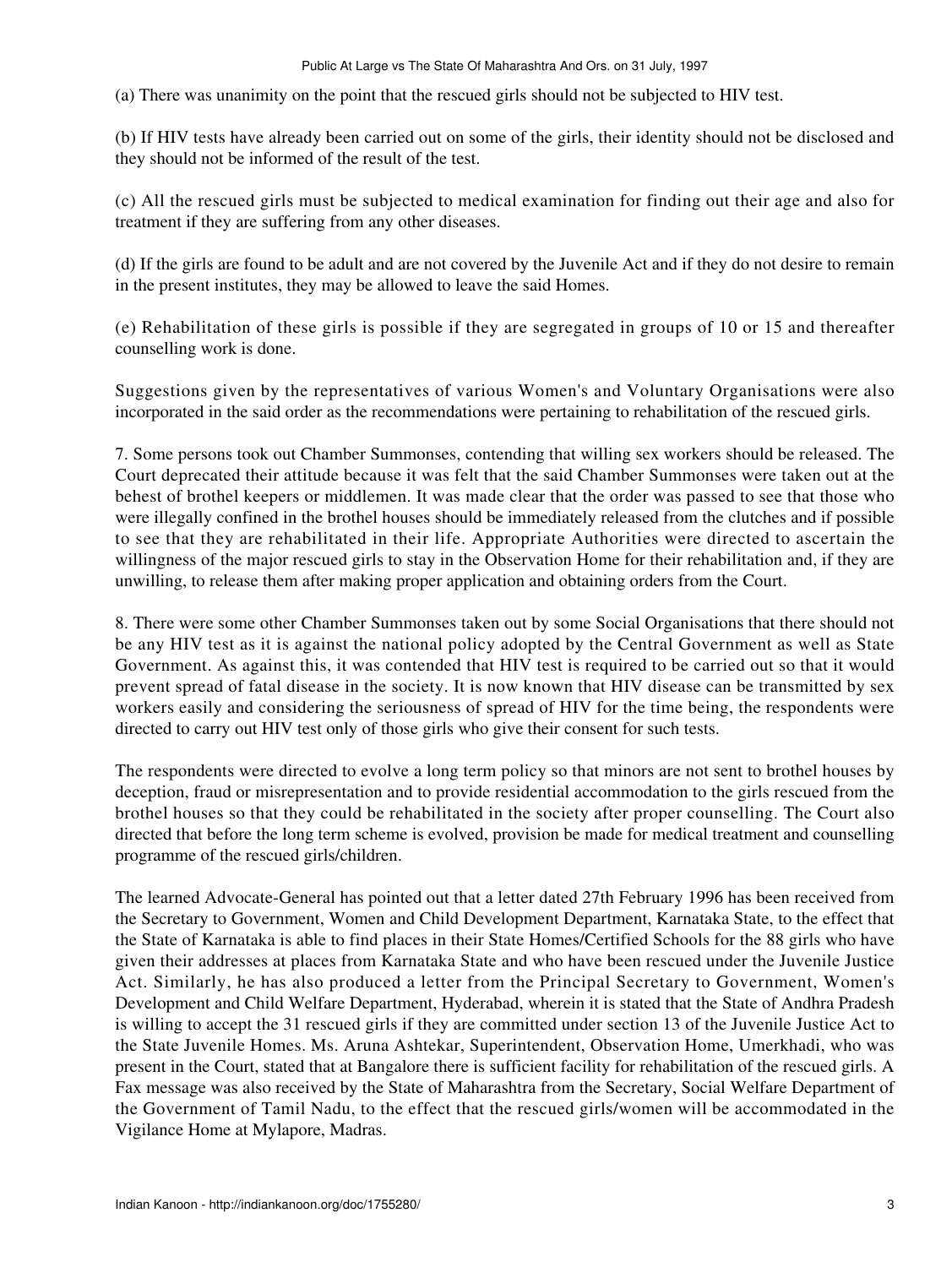In this view of the matter, the State of Maharashtra was directed to send those rescued girls who were willing to go to their native State under the supervision of Probation Officers and the Juvenile Aid Police Unit of the State. The Secretary, Woman and Child Welfare Department of the State, was directed to keep continuous contact with the respective States to find out the steps taken by them for the rehabilitation of the rescued girls. The rescued girls were allowed to be counselled by NGOs of private Women's Organisations. Three senior trained social workers from the Maharashtra State Women's Council and Youth for Unity and Voluntary Action were allowed to accompany the rescued girls to their respective States.

9. On April 9, 1996 the Court considered one of the reports submitted by one of the Counsel regarding diseases amongst the rescued girls and appointed a Panel of Doctors and Counsellors to visit the places where the rescued girls are housed so as to given them medical treatment as well as counselling.

10. On April 17, 1996 it was pointed out that medical tests had been carried out and medical facilities were provided to the rescued girls/children at various hospitals. In respect of the girls hailing from Nepal, the Court was informed by the Advocate General that as there was no response from Government of Nepal, the State Government has established contacts with Non-Government Organisations in Nepal and that steps were being taken for ascertaining the bona fides of the persons/organisations willing to take back the girls from Nepal.

11. The medical report on behalf of the Indian Health Organisation in respect of four Homes where the girls have been housed indicated that they were inflicted with various ailments. The medical reports indicated that 70% of the rescued girls were HIV positive and the remaining 30% were suffering from other venereal diseases. The medical reports are as under :-

# GROUP 'A'

71% of the women examined presented with PGL (Persistent Generalised Lymphadenopathy) a marker of HIV/AIDS; 34% of the women examined presented with STDs (Sexually Transmitted Diseases); 63% of the women examined presented with Non-STDs (Non-Sexually Transmitted Diseases); 16 unconfirmed cases of Pulmonary Tuberculosis; 3 unconfirmed pregnancies, 1 surgery case; 1 confirmed pregnancy.

# GROUP 'B'

65% of the women examined presented with PGL (Persistent Generalised Lymphadenopathy) a marker for HIV/AIDS; 20% of the women examined presented with STDs (Sexually Transmitted Diseases); 94% of the women examined presented with Non-STDs (Non-Sexually Transmitted Diseases); 6 unconfirmed cases of Pulmonary Tuberculosis; 7 unconfirmed pregnancies, 1 surgery case; 3 confirmed pregnancies.

# GROUP 'C'

59% of the women examined presented with STDs (Sexually Transmitted Diseases); 60% of the women examined presented with Non-STDs (Non-Sexually Transmitted Diseases); 3 unconfirmed cases of Pulmonary Tuberculosis; 3 unconfirmed pregnancies, 1 case for immediate admission to hospital.

# GROUP 'D'

78% of the women examined presented with STDs (Sexually Transmitted Diseases); 47% of the women examined presented with Non-STDs (Non-Sexually Transmitted Diseases); 5 unconfirmed cases of Pulmonary Tuberculosis; 2 unconfirmed pregnancies, 1 case for immediate admission to hospital.

Further, a report was also submitted from the Department of Criminology and Correctional Administration of the Tata Institute of Social Sciences called "PRAYAS", which indicates that after proper counselling much could be done for rehabilitation of the girls. It was suggested that raids on large scale should not be conducted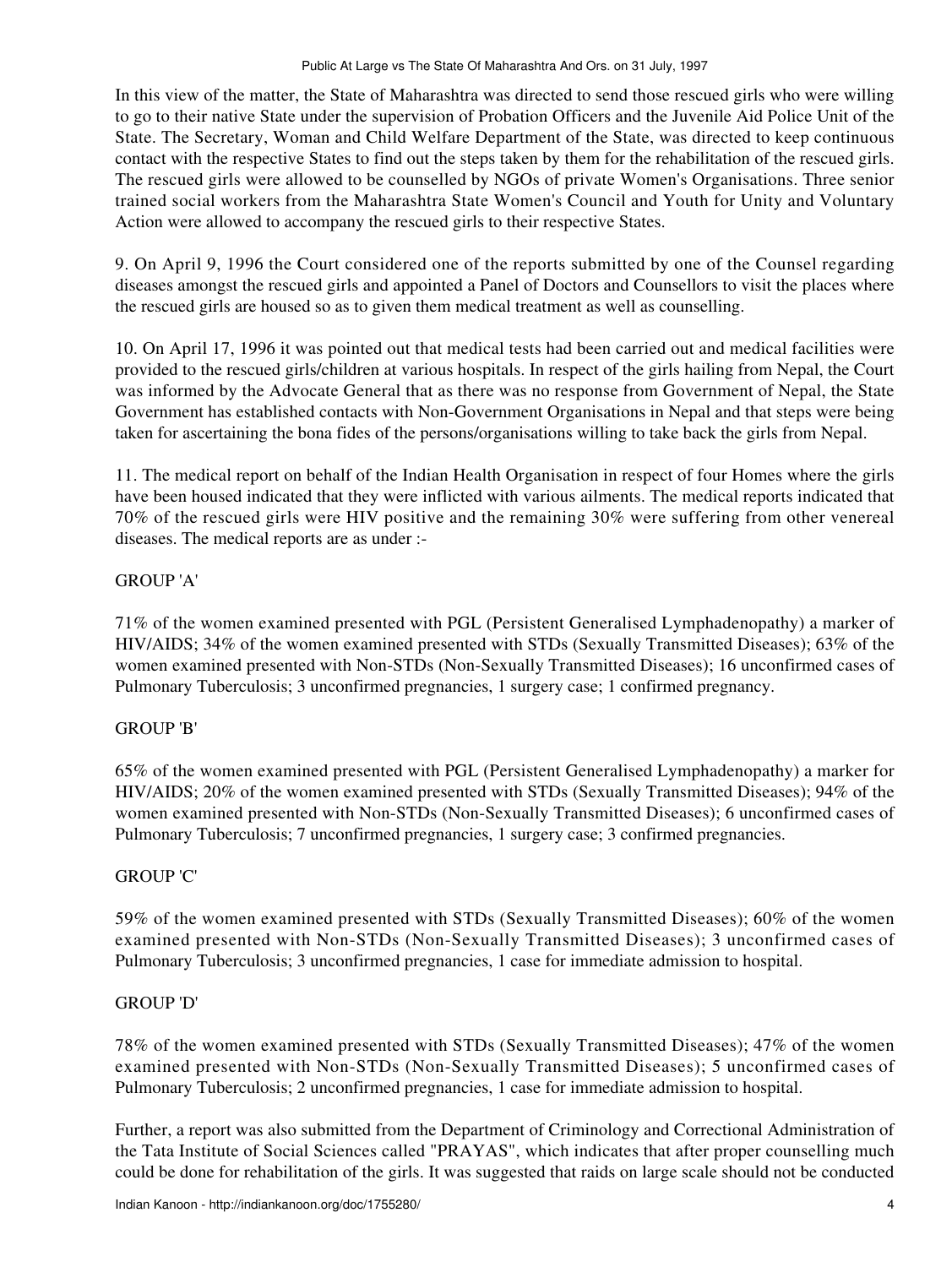but that raids on a small scale should be conducted so that if rescued girls are small in number it will ensure better rehabilitation. The other suggestions made in the report were also considered and on the facts on record it was found that proper steps were being taken to meet the basic needs of the rescued children.

12. On April 26, 1996 the Court passed an order and noted that the report submitted by Ms. Aruna Ashtekar, Superintendent, Children's Aid Society, Observation Home, Umerkhadi, Bombay, indicated that result of counselling the rescued girls was very much encouraging and that the rescued girls seriously desire rehabilitation. It was pointed out that these girls initially considered themselves to be adults and not minors; that previously they were suffering from various illness and for the last two months they are properly treated; constant counselling by different staff groups and child guidance clinic sessions slowly had its effect; that the father of one rescued girl came to visit her and it was a heart-rendering reunion to see the girl run in her father's arms and both sobbing uncontrollably; before seeing her father, the girl had quickly washed off her make-up; the other girls wanted to meet the girl's father; the girls touched the feet of the elders and wept when they were informed that their parents should also be sent there; that after this incident, no more counselling was necessary to remove garish make-up and the girls began to dress simply. It was also pointed out that those girls who had not told the truth earlier came to the Probation Officer to provide correct details and after their friend departed with her father, the girls cried inconsolably. In consequence thereof the girls had removed the garish make-up and were dressing simply. The Court's attention was invited to the fact that the counselling is continuing and activities such as stitching and knitting were going on.

13. There was some dispute between the Governmental Organisation and Non-Governmental Organisations in the matter of counselling. The Court thereafter issued some directions which included the following :--

(a) The task force established by the Government and the Members Committee appointed by the Court are directed to visit all the institutions twice a month to find out the problems faced by the rescued girls and sort out the same.

14. On June 11, 1996, the Court took note of a report published in the Indian Express issue dated 29th May, 1996 in the matter of two rescued girls from Mumbai who were sent for rehabilitation to Madras. The report indicated that minor girls lured into the sex trade were treated worse than that of bonded labourers. The Court further observed as under :-

"On occasions, some social workers and also Government are taking action for releasing the bonded labourers but uptil now, no serious action is being taken by the Government for rescuing the bonded prostitutes who are kept in the hell on earth for no fault of theirs. May be that in some cases, poverty might have driven the parents or guardians to sell their minor girls. May be, in some other cases, they might have been lured by unscrupulous elements to come to Mumbai and fall in the trap. As per the said report, the girls are kept in a brothel and in beginning they get severe punishments from eunuchs. Teenagers are required to entertain as many as 15 to 20 men on a single day. Only those who could entertain above 15 persons were treated well and were given incentives. If they are not in a position to entertain a certain number of persons, they were beaten and were tortured. In brothel houses, they are under constant state of fear psychosis."

These girls and such other girls who are kept in brothel houses are required to be rescued and pursuant to our earlier orders, in all 457 girls were rescued from such confinement. It is needless to state that these rescued girls are required to be protected from sexual exploitation and are to be properly rehabilitated. It is also needless to state that confinement of the girls in brothel houses is not only illegal and unconstitutional but is also against basic human rights.

The Court, based on material before it, noted that 70% of the rescued girls were found to be HIV positive and other 30% from other venereal diseases. The Court noted that if the girls suffering from HIV are permitted to carry on prostitution it will have adverse effect on the society and as such it was essential that the Government submitted appropriate rehabilitation programme for the rescued girls as well as for other homeless girls so that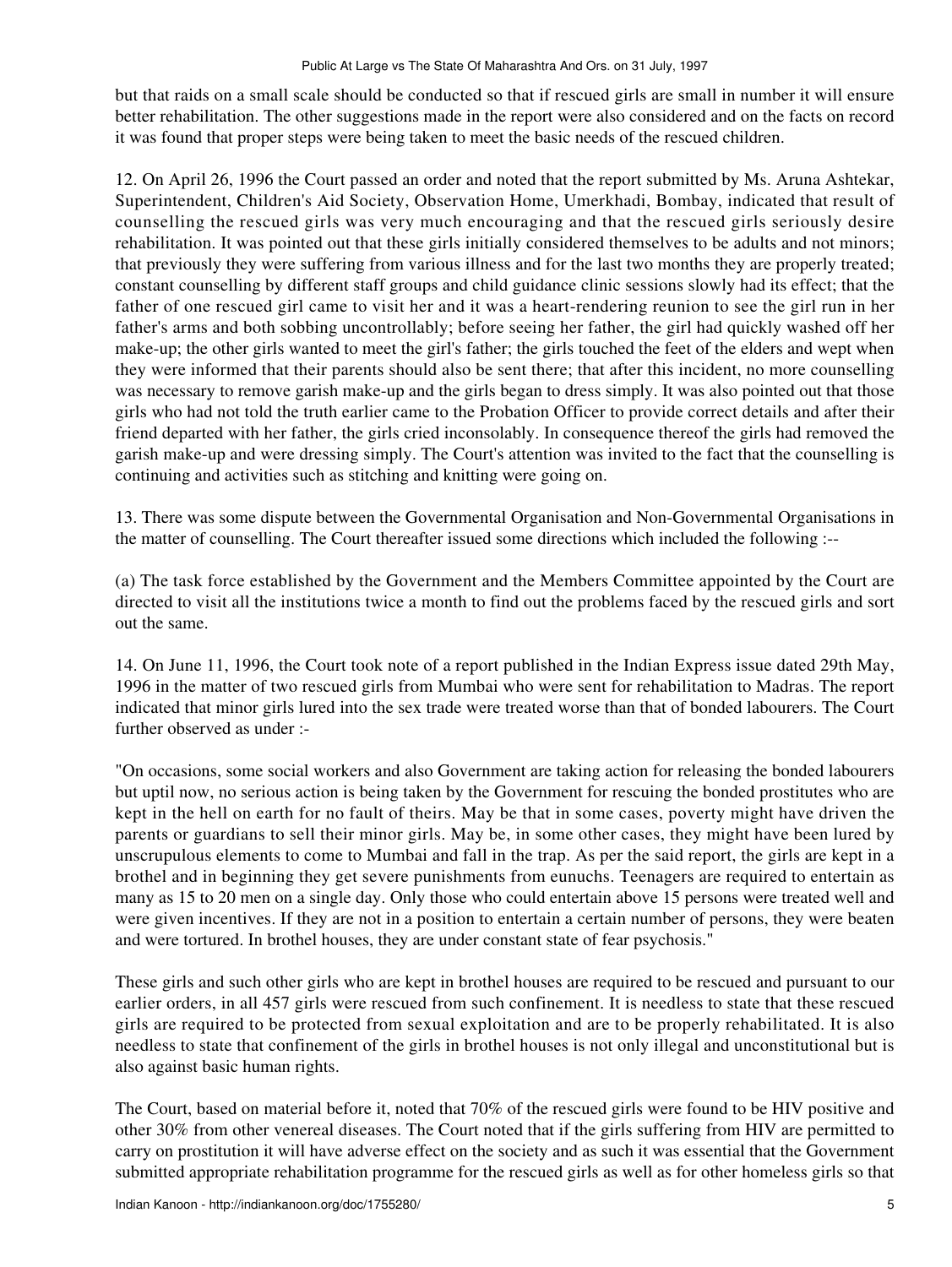they could be rehabilitated in the society and for their survival they should get some amount. The report dated 4th June 1996 of the Maharashtra State Women's Council was taken on record. The report showed that regular meals have been given to the rescued girls; that a number of them had shown interest to learn household chores; they were attending classes; and that the attendance was consistent.

15. The Court in its order of July 25, 1996 noted that the girls who were sent to Nepal, their home State, were happy and cheered up and excellent work was done by the N.G.Os. at Nepal. The report of the Children's Aid Society recorded that the public at large was avoiding even to sit with the unfortunate girls who were victims of unsocial elements or of poverty. The Advocate General was requested to call a meeting of the Committee appointed by the Court's order dated 23rd February, 1996 so that proper scheme could be evolved to see that in future minor/major girls are not confined at the brothel houses.

16. Pursuant to this the State of Maharashtra held a workshop on prevention of child prostitution and rehabilitation. The broad objectives of the workshop were to arrive at a common understanding of the subject, to seek solutions and to prepare a vital plan of action for prevention of child prostitution and rehabilitation. The purpose behind this was that despite stringent laws and Constitutional provisions against kidnapping, abduction, child abuse and prostitution, more and more minor girls were being forcibly inducted into the flesh trade which was flourishing. The workshop addressed itself to the following objectives and to formulate strategies in the areas of -

(a) The Role of the police in prevention and rescue.

- (b) Effectiveness of existing laws and ensuring punitive action against perpetrators of crime.
- (c) Preventive measures through formal and non-formal education of the family and community.
- (d) Health Care for rescued minors.

(e) The training and rehabilitation of rescued minor girls.

17. Subsequent to the workshop the Directorate of Women & Child Welfare, Maharashtra State, Pune, has prepared a plan for rehabilitation of the unfortunate victims of sex trade. The Rehabilitation Programme consists of :-

# 1) Housing

- 2) Medical care & health awareness
- 3) Counseling & guidance
- 4) Formal & non-formal education

5) Vocational training suited to their capabilities.

18. The learned Advocate General, who has submitted a plan of rehabilitation, has informed the Court that steps have already been taken and monies have been released and further monies will be made available in the course of the current Financial Year. This will to some extent help in rehabilitation of the rescued girls. The specific objectives are the rehabilitation and health care for rescued girls and rehabilitation of other unfortunate women forced into this trade as sex workers.

III. Discussions and Directions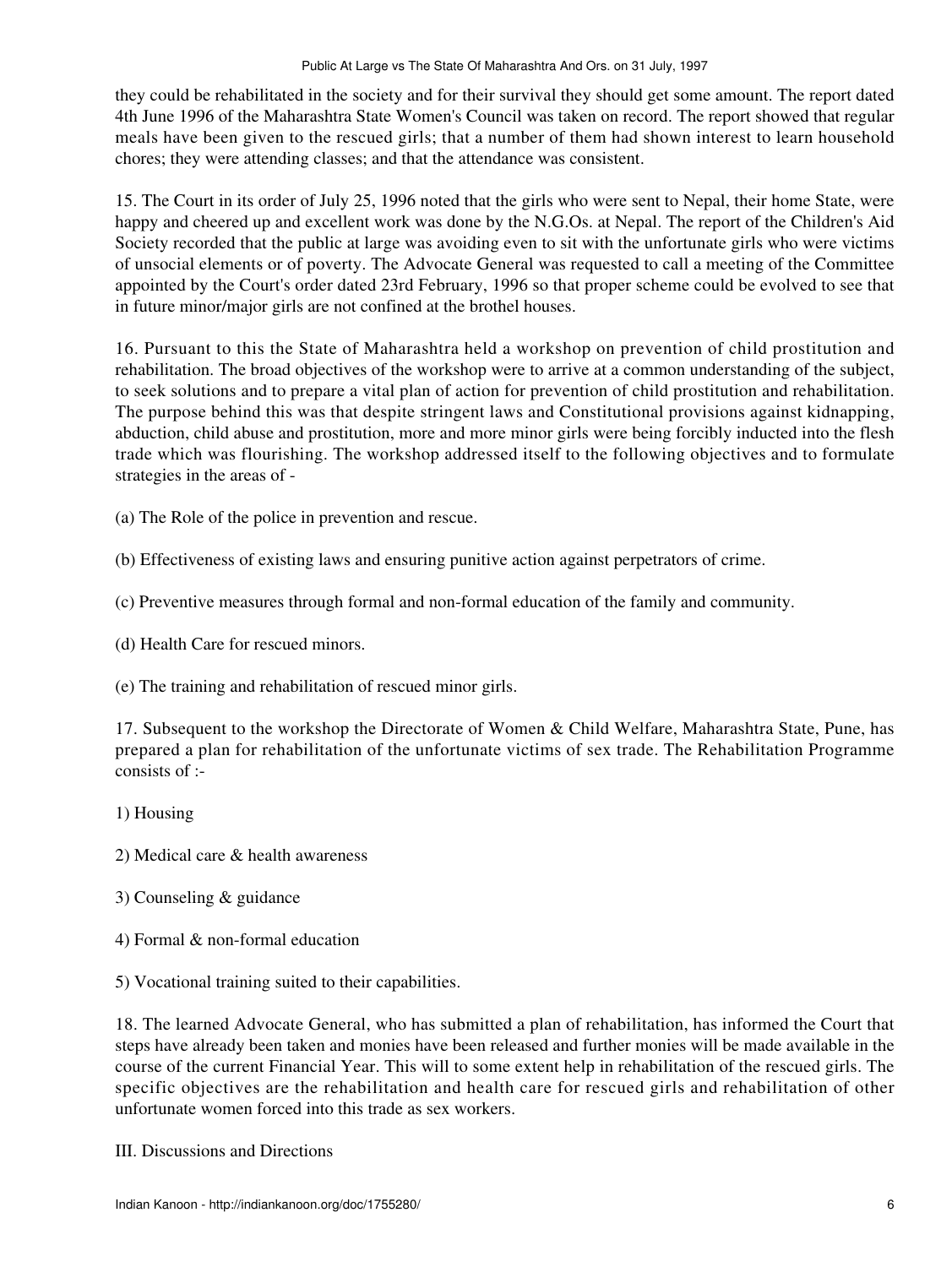19. The need of the day, however, is how to effectively take steps to prevent exploitation of women and children hailing mostly from rural areas, who are lured into the trade by unscrupulous elements taking advantage of the socioeconomic backwardness of women. The survey conducted in respect of the girls rescued from Mumbai shows that the girls hail from Maharashtra, Karnataka, Andhra Pradesh, Tamil Nadu, West Bengal and Eastern part of India, including, Nepal and Bangladesh. The reports submitted by the organisation working under the State Government as well as the various N.G.Os. reveal that by and large the rescued women on proper counselling would prefer to go back to their homes. It is further noted that if they are allowed to learn skills and alternative source of self sustenance it would help in preventing them from coming back into the same trade. The experience gained by the State Government in the homes in which the rescued girls were housed could be basis for evolving strategies for the future which could be exchanged by the State of Maharashtra with the other States from where the sex workers hail.

20. This obnoxious trade in women has been recognised, but not stamped out. In a civilized country minor girls cannot be permitted to be confined for illegal and immoral purpose and their rescue operations should not be delayed. Our society, right through the ages, though has given a special status to women, nevertheless, exploits women for pleasure. Arthashastra compiled by Kautilya, Kamsutra of Vatsyayana, dancing and singing girls during the Mughal period and the Devadasi women where young girls were introduced basically in service of temples but were exploited by the temple officials, reverberate in our ears. We have introduced Legislation to punish those who indulge in the trade, but at the same time the State has been unable to wipe out or control the same. Our Constitution recognised existence of this evil and enjoined the State by enacting Article 23 of the Constitution of India to prohibit traffic in human beings and begar. In fact by virtue of Article 24 no child below the age of 14 years can be employed to work in any factory or mine or engaged in any other hazardous employment. When Article 23 was being debated in the Constituent Assembly, Prof. K.T. Shah moved an amendment by which the words "Traffic in human beings and begar" were sought to be substituted by the words "Traffic in human beings or their dedication in the name of religion to be Devadasis or be subject to other forms of enslavement and degradation and begar." While moving the amendment Prof. K.T. Shah is quoted as under :-

"But the traffic in human beings is not confined only to what was known as slavery in recent times. It happens, and perhaps it happens on a much larger scale than innocent Members of this House may be aware in what is known as White Slave traffic, namely, the buying and selling of young women for export or import, from one set of countries to another; and their permanent enslavement or servitude to an owner or proprietor of the establishments of commercialised vice probably for life."

We have introduced Legislation to punish those who indulge in this trade, but instead of any decrease in this activity, it is increasing day by day.

21. Though the Immoral Traffic (Prevention) Act, 1956 Act contains provisions for closing down brothels no attempts had been made to close them down though they are functioning and known to all the arms of the Government. Periodical raids pursuant to directions of this Court and/or well-meaning citizens raising their voice is no answer to the duty cast on the State by the Immoral Traffic (Prevention) Act 1956 to weed out the obnoxious trade. It is to be stated that even till date in spite of social reformers like Raja Ram Mohan Roy Mahatma Jyothi Phule and others, our inability to educate and inform our citizens is a national shame. Let our attitude towards women be slightly changed by not considering them as only an explosive material of sex-stimulation.

22. No doubt in recent years both the Government of India and the State Government have been paying some attention and confronting the issue of child prostitution. However, if the number of girls who are lured into the sex trade every year is an indication the effort has not succeeded. The Directorate of Health Services, Government of Maharashtra, has recognised that in the State of Maharashtra there are about 30,000 girls in the sex trade. Most of them are in the city of Mumbai and other cities and a large number of them are children or minors.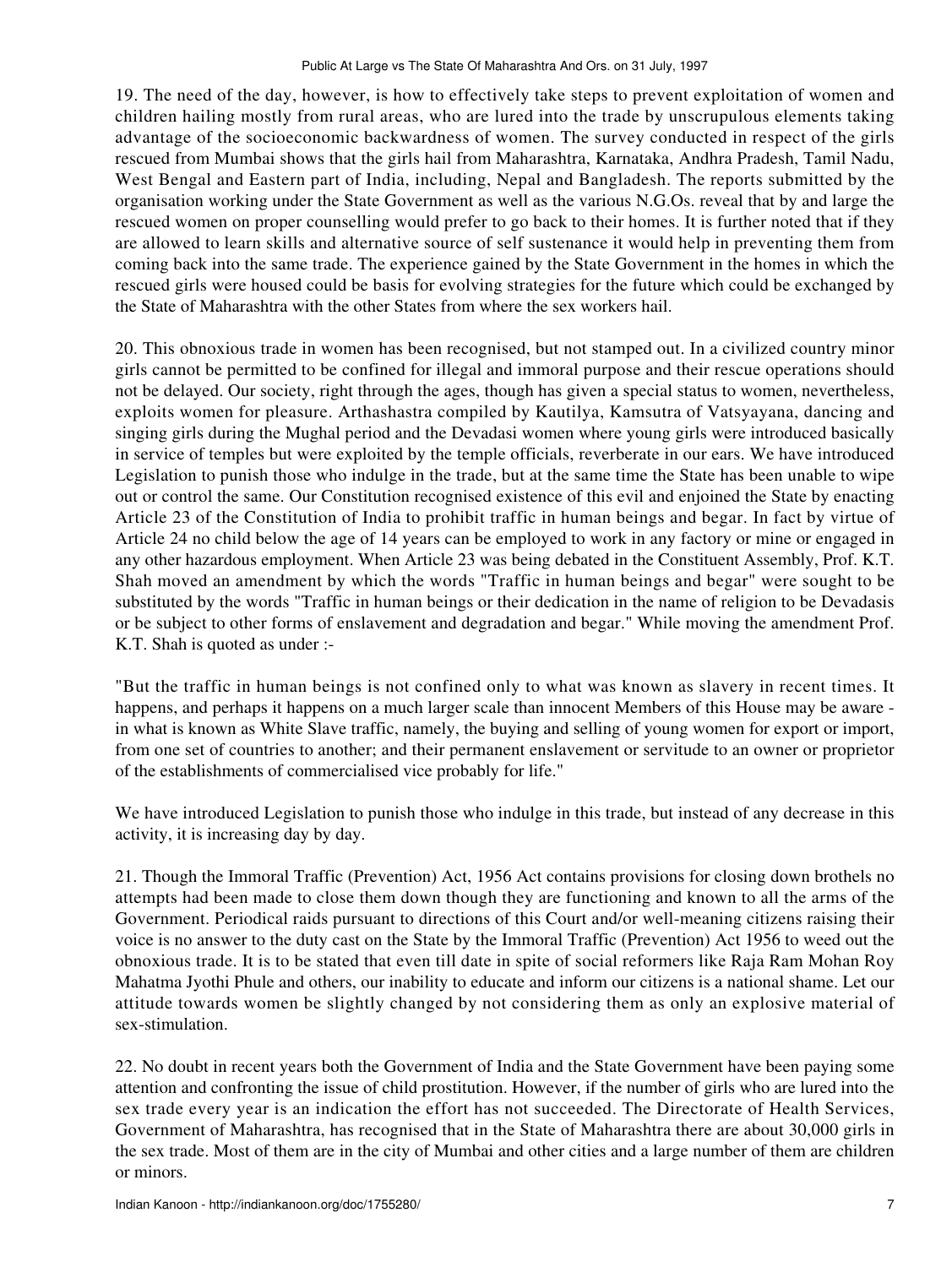23. Hence, the entire approach to this problem is required to be changed. We have to consider that minor girls and young women who are forcibly thrown into this trade are also daughters and sisters of someone. Apart from this, we have to consider that they are also human beings and they are required to be treated as such in a civilised society. The Government of India has set up the National Commission for Women. The National Commission has prepared a report on Socialite Violence on Women & Children in Prostitution. The said report gives an insight into the problems of women and children forced into the sex trade. Instead of keeping that report on desk, it is high time that the country takes note of the suggestions and serious steps are taken to prevent the exploitation of women, more so of young children who are victims of the economic depravation. In this Golden Jubilee Year of a free and democratic India, we owe them that much.

24. Smt. Mohini Mathur, President of Maharashtra State Branch of Indian Council of Social Welfare in a Paper "ROLE OF POLICE AND NGOs IN PREVENTING MINOR GIRLS FROM COMING INTO PROSTITUTION" present at the workshop on Prevention of Child Prostitution and Rehabilitation held on November 17, 1996 has identified the contributing main reasons of trafficking in women and children as under :-

"(1) Poverty and economic distress.

- (2) Ignorance and illiteracy.
- (3) Lack of employment opportunities.
- (4) False promises given to innocent victims.

(5) Social customs-caste rigidity stands in the way of suitable marriages in India.

(6) Dowry system - Many poor girls are sent to big cities as maids to acquire money for dowry, detached from their homes and they fall victims to various temptations of big cities.

(7) Unequal status of girl in a family and in society parents attitudes towards girls. Birth of a girl is not hailed happily. The feelings of being unwanted and humiliation carries her away from home and she succumbs to the carnal passions of men.

(8) Home conditions-housing shortage, lonely homes, broken homes are the miscellaneous social factors by which young girls are carried away to seek shelter elsewhere, very often landing up in wrong places.

(9) Consumerism and love for money-The love for money and its power to get things which satisfy the needs like love for fancy clothes, cosmetics, etc. Once a young girl is trapped and starts getting these things, she becomes a slave to these desires. She is easily captivated by the trader who sells her to the brothels. "

25. We have found in the course of hearing of these petitions that a large number of sex workers in Mumbai are from nearby States, Eastern States of India and from Nepal. The rescued sex workers have presently by and large been sent to their respective States on account of the active co-operation given by the States and in Nepal by the N.G.Os. The State Government should continue to share with the concerned State Governments the experience gained by it and also the remedial measures taken so that other State Governments are also in a position to prevent abuse of children by brothel owners.

26. At this stage we would reiterate, for its implementation, the directions issued by the Supreme Court in the case of Vishal Jeet v. Union of India & ors., . The Apex Court in that case was pleased to issue several directions. Some of the relevant directions are as under :-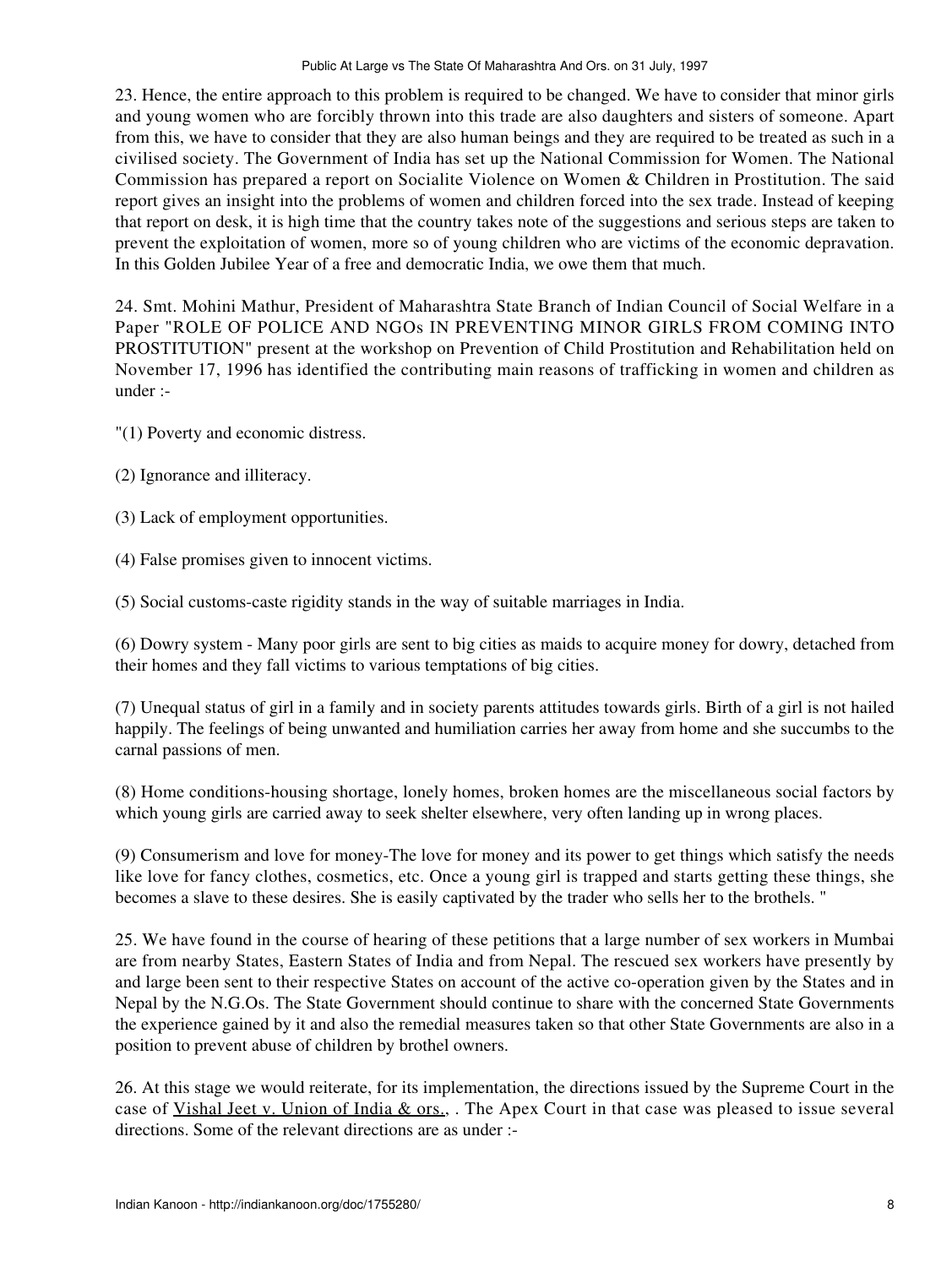"(i) All the State Governments and the Governments of Union Territories should direct their concerned law enforcing authorities to take appropriate and speedy action under the existing laws in eradicating child prostitution without giving room for any complaint of remissness or culpable indifference.

(ii) The State Governments and the Governments of Union Territories should set up a separate Advisory Committee within their respective Zones consisting of the Secretary of the Social Welfare Department of Board, sociologists, criminologist members of the women's organisations, members of Indian Council of Child Welfare and Indian Council of Social Welfare as well the members of various voluntary social organisations and associations etc. the main objects of the Advisory Committee being to make suggestions of :

a) the measures to be taken in eradicating the child prostitution, and

b) the social welfare programmes to be implemented for the care, protection, treatment, development and rehabilitation of the young fallen victims namely the children and girls rescued either from the brothel houses or from the vices of prostitution.

3. All the State Government and the Governments of Union Territories should take steps in providing adequate and rehabilitative homes manned by well-qualified trained social workers, psychiatrists and doctors.

4. The Union Government should set up a committee of its own in the line, we have suggested under direction No. (2) the main object of which is to evolve welfare programmes to be implemented on the national level for the care, protection, rehabilitation, etc. etc. of the young fallen victims namely the children land girls and to make suggestions of amendments to the existing laws or for enactment of any new law, if so warranted for the prevention of sexual exploitation of children.

5. The Central Government and the Governments of States and Union Territories should devise a machinery of its own for ensuring the proper implementation of the suggestions that would be made by the respective committees.

6. The Advisory Committee can also go deep into Devadasi system and Jogin tradition and give their valuable advice and suggestions as to what best the Government could do in that regard."

IV. AIDS Amongst Sex Workers

27. That takes us to the next question namely the spread of AIDS through sex workers. The Directorate of Health Services, Government of Maharashtra, gives us the following figures in so far as the City of Mumbai is concerned :

Women in Sex Trade 30,000

Sex Contact 3

Days a year 300

Sex contact a year 270,000,000

Sex contact with

infected sex

workers a year 14,850,000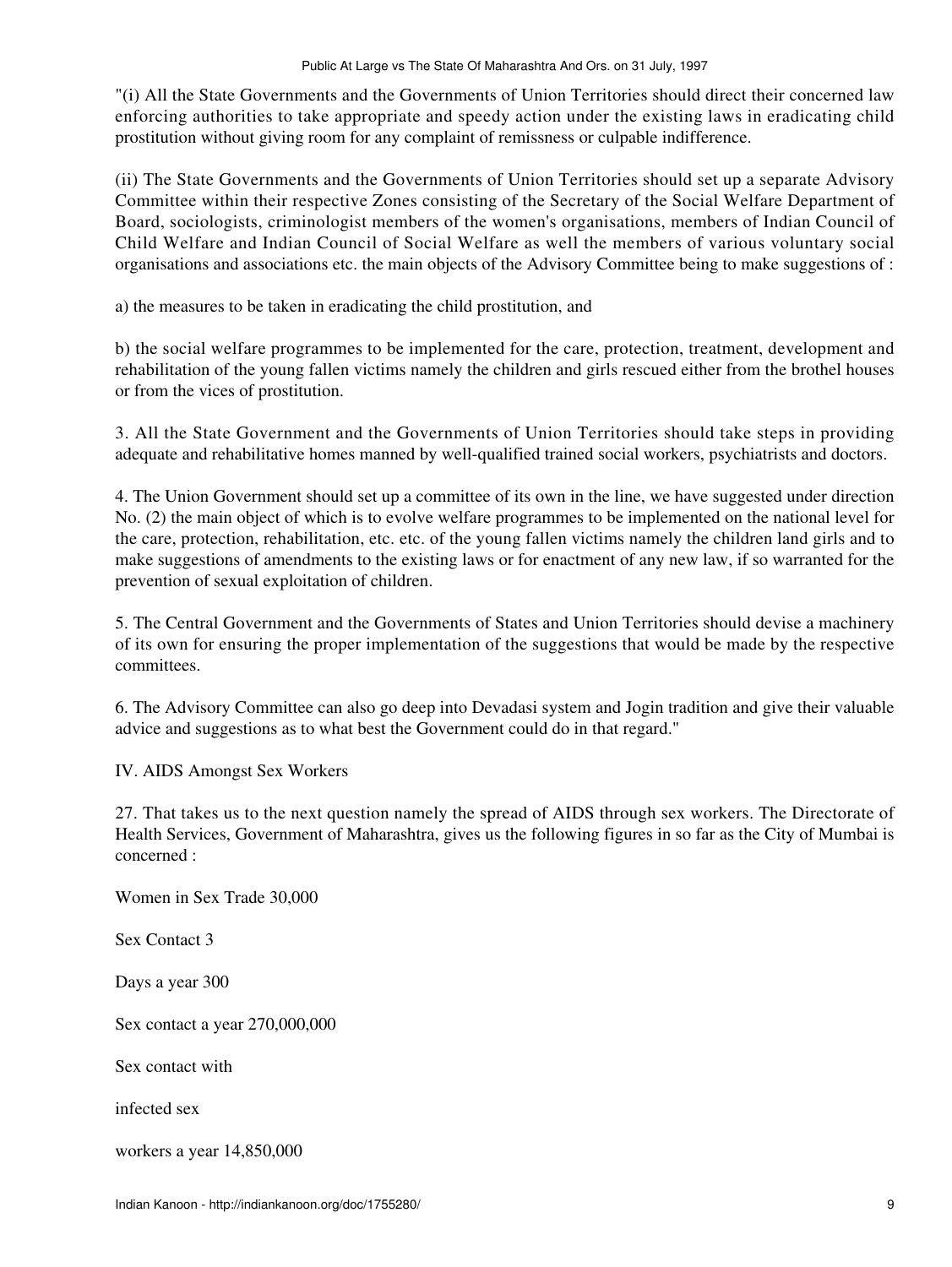Transmission efficiency

(Unprotected Sex) 0.01

Number of Infections a year 148,500

Number of Infections a day 407

These figures should awaken us to the spread of AIDS in the city of Mumbai.

28. From the interim orders that were passed we have noted that round about 70% of the sex workers rescued were suffering from AIDS. The large patronage that sex workers enjoy shows that the situation in the city of Mumbai is alarming. It has been contended that though the rescued sex workers had been tested there should not be further forcible testing of the sex workers as that could go against the national policy that there should be no forcible testing and on the contrary the testing should be voluntary. The argument against forcible testing is that it would violate the citizen's right under Article 21 of the Constitution of India. However, we may note that the State of Goa has enacted the Goa, Daman, Diu Public Health Act, 1985 which empowers the State Government to isolate the persons found to be positive for Acquired Immune Deficiency Syndrome. Section 53 of the Act was the subject matter of challenge in the case of Lucy R. D'Souza v. State of Goa and others, 1990 Maharashtra Law Journal, 713. The Division Bench of this Court repelled the contention that such a law would be violative of Articles 14,  $19(1)(d)$  and 21 of the Constitution.

29. It may however, be noted that the Secretary General of the United Nations in his address to the General Assembly on October 20, 1987, in "Fight Against AIDS" observed as under :-

"is also a fight against fear, against prejudice and against irrational action born of ignorance."

And he added later :-

"that the World should make war against AIDS, and not against people with AIDS."

Accordingly the National HIV testing policy recommended amongst others as under :-

(i) Any testing procedure undertaken in the country must be in accordance with and a part of comprehensive control programme on HIV.

(ii) Any testing procedure without explicit consent of the patient/mandatory testing must be discouraged with it tends to identify an individual except in exceptional situations.

(iii) Testing procedure must be supported by social and psychological support.

(vi) Any procedure for testing must be consistent with a pre-decided objective which is scientifically sound, feasible and cost effective.

(v) Any kind of mandatory linked testing (unless otherwise required by the Court) excepting blood unit (not necessarily the donor) should be discouraged which includes testing of international traveller, refugees, reproductive age group women, hospital inpatients or those seeking admission, injecting drug users, sex workers, prison inmates, sportsmen, pre or in-service employment screening or insurance procedure.

We have reproduced this from the paper of National HIV Test Policy produced by the National AIDS Control Organisation.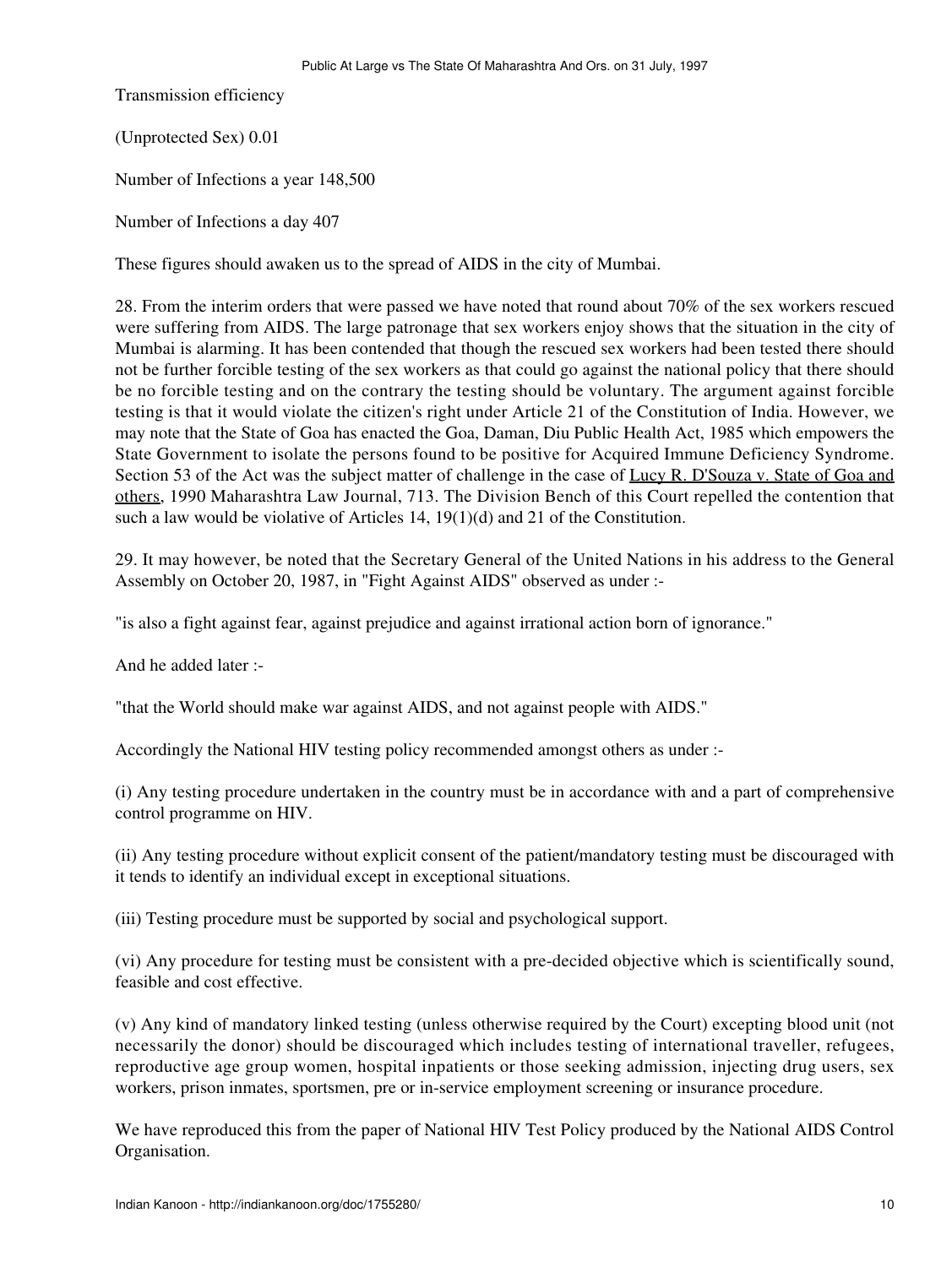30. We note that mandatory testing of sex workers has not been recommended. However, experience shows that amongst the women, who were medically tested, an alarming large number amongst them were infected with AIDS. If no steps are taken to warn patrons of brothels, it will create a catastrophic situation in our nation. From the figure quoted earlier it is seen that the number of sex contact with infected sex worker in a year is around 14,850,000 in the City of Mumbai itself. The State Government will, therefore, be well advised to take appropriate steps to educate the public at large about the dangers to the health of such persons and their families. Though such brothels are illegal, yet in reality they exist. In fact the various places where they exist are also referred to in the report prepared by the National Commission for Women. It seems that the worst hit areas are the port cities. The Government through its organisations or through N.G.Os. should take steps to inform both the sex workers as well as their patrons the desirability of taking safety measures in the larger public interest. If brothels cannot be closed down, at least steps should be taken to educate and inform those who patronise the places of the dangers of AIDS.

31. For the time being, apart from eradicating prostitution, the main question should be how to control illegal confinement of minors and major girls for the purpose of prostitution. The second question is how to control minor and major girls being lured to this trade; thirdly how to eliminate pimps and others, who indulge in meting out inhuman treatment to such unfortunate girls and lastly control the spread of AIDS. If the society claims to be a civilised one, then uncivilised activities of the anti-social elements who are kidnapping minor and major girls and pushing them into this trade is required to be absolutely wiped out and those who are involved in these activities should be harshly punished, so that it may have a deterrent effect on others.

# V. Directions

32. Hence, in conclusion, we issue the following directions :-

(1) The various directions given by the interim orders, if not complied with, should be complied with and acted upon periodically.

(2) The respondents-State Government to see that strict vigilance is maintained in the areas where sex workers normally operate and to rescue the child sex workers. Further, adequate steps should be taken to see that those who indulge in trafficking of women should be suitably punished. For this purpose, appropriate directions should be issued to the investigating agencies to take immediate steps. Sometimes it is noticed that a Police Officer who detects this type of activity does not take immediate action on the ground that such duty is assigned to some other Officer. In our view, this is not the proper approach because all Police Officers are bound to prevent or take immediate action in those cases where cognizable offences are committed. It is true that they may not investigate those cases but can certainly report them to the proper officer and during such time take preventive measures. Section 107 of the Indian Penal Code provides that "a person abets the doing of a thing who intentionally aids, by any act or illegal omission, the doing of that thing."

(3) It is high time that the State Government should take serious steps :

a) to prevent forcible pushing of women and young girls into prostitution;

b) to prevent trafficking in women i.e. buying and selling of young girls.

These girls may be victims of kidnapping; they may be victims of various deprivations; they may be victims of circumstances beyond their control. For this purpose, regular raids should be carried out in the area where sex workers operate. On numerous occasions it is reported in newspapers that persons from social organisations who dare to rescue these girls are manhandled, beaten or threatened. To prevent such situation, for the time being the Government must have a Squad of Police Officers who can take immediate action.